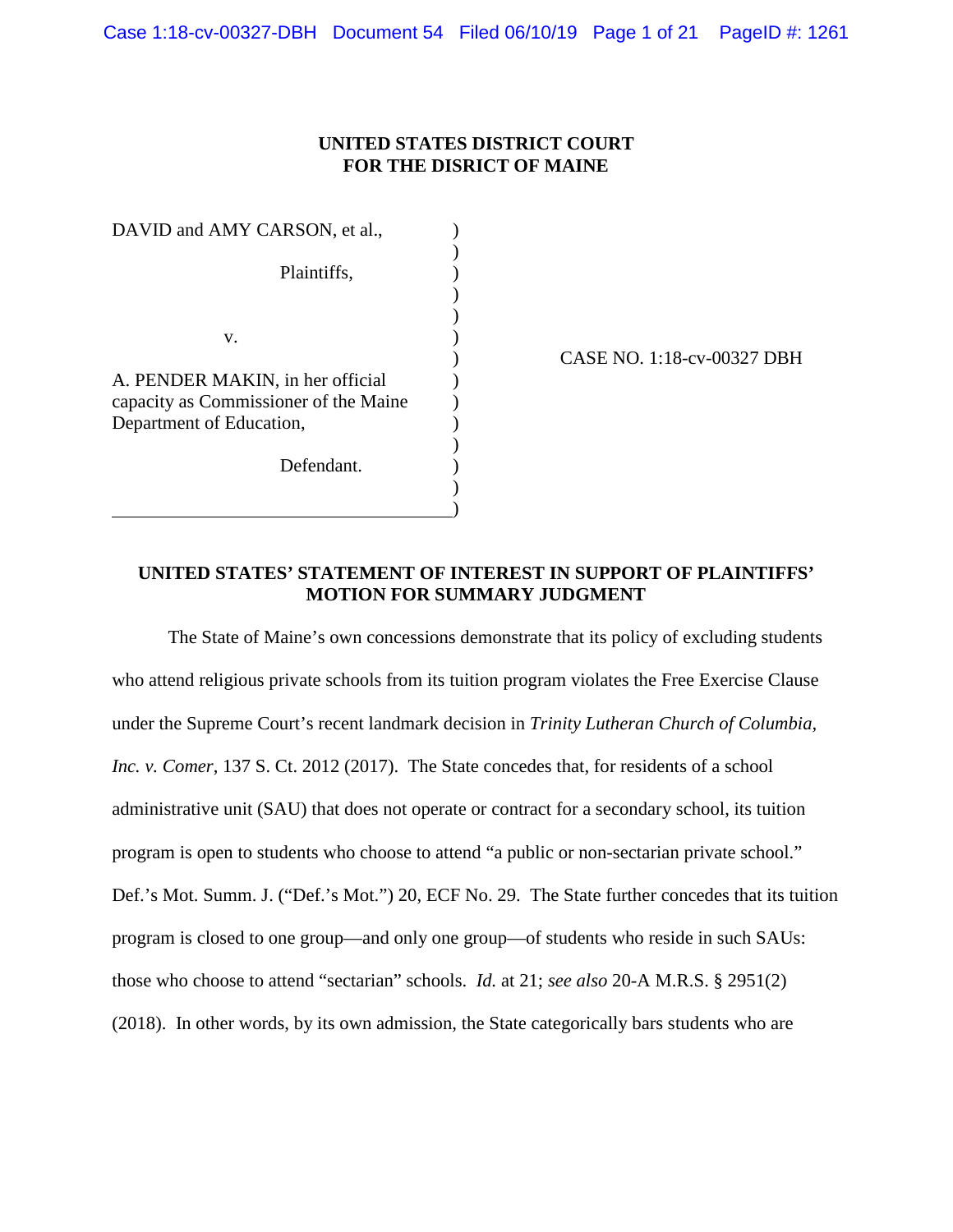otherwise "fully qualified" from participating in its "generally available" tuition program because of their religious exercise. *Trinity Lutheran*, 137 S. Ct. at 2024.

The State thus "imposes a penalty on the free exercise of religion": it forces students who are otherwise eligible for the tuition program to choose between "participat[ing] in [the] program or remain[ing] [enrolled at] a religious institution." *Id.* at 2021-22, 2024. The State may engage in this religious discrimination against students only if it satisfies "the most exacting scrutiny." *Id.* at 2021. But the State has failed to identify an interest "of the highest order" to justify its discrimination, much less to explain how this discrimination is narrowly tailored to achieve that interest. *Id.* at 2019 (citation omitted). Accordingly, the State's exclusion of students who attend religious private schools from the generally available tuition program violates the Free Exercise Clause.<sup>[1](#page-1-0)</sup>

#### **INTEREST OF THE UNITED STATES**

The United States respectfully submits this Statement of Interest under 28 U.S.C. § 517, which authorizes the Attorney General "to attend to the interests of the United States in a suit pending in a court of the United States."

This case involves the right of individuals under the Free Exercise Clause of the First Amendment to be free from discrimination based on religion and raises important questions about the scope of the United States Supreme Court's decisions in *Locke* v. *Davey*, 540 U.S. 712 (2004), and *Trinity Lutheran Church of Columbia, Inc.* v. *Comer*, 137 S. Ct. 2012 (2017). The United States has an interest in the proper interpretation of the Free Exercise Clause, and more generally in enforcing the various protections for religious freedom under the Constitution and

 $\overline{a}$ 

<span id="page-1-0"></span><sup>&</sup>lt;sup>1</sup> The United States addresses only Plaintiffs' Free Exercise claim. It takes no position on any other issue in the case.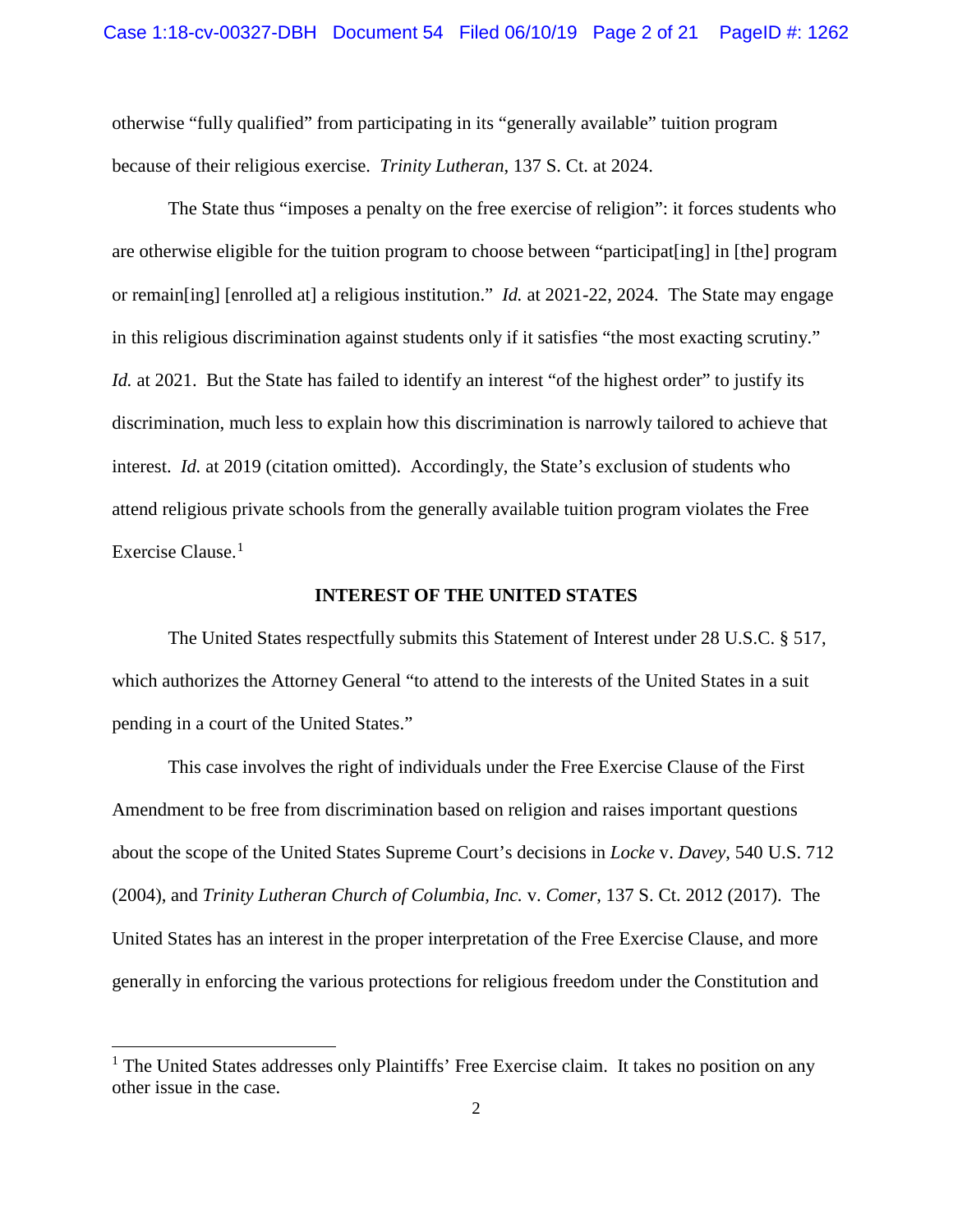federal civil rights laws. The Attorney General issued comprehensive guidance on these protections in 2017. *Memorandum from the Attorney General, Re: Federal Law Protections for Religious Liberty* 2-3 (Oct. 6, 2017), available at [https://www.justice.gov/opa/press](https://www.justice.gov/opa/press-release/file/1001891/download)[release/file/1001891/download.](https://www.justice.gov/opa/press-release/file/1001891/download)

### **FACTUAL BACKGROUND**

Maine has created 260 local SAUs, defined by statute as the state-approved unit of school administration, which serve nearly 180,000 students across the State. Joint Stipulated Facts ("JSF") ¶¶ 3, 4, 20, ECF No. 25. Each SAU "shall either operate programs in kindergarten and grades one to 12 or otherwise provide for students to participate in those grades as authorized elsewhere [by statute]." 20-A M.R.S. § 1001(8); JSF ¶ 5. Of Maine's 260 SAUs, 143 do not operate a secondary school. JSF ¶ 6. Those SAUs have two options to provide secondary education to their students. First, those SAUs may contract with another public school or an approved private school for schooling privileges for some or all of its resident students. 20-A M.R.S. §§ 2701–2702. Second, those SAUs alternatively "shall pay the tuition, in accordance with chapter 219, at the public school or the approved private school of the parent's choice at which the student is accepted." *Id.* § 5204(4); JSF ¶ 7.

 Under 20-A M.R.S. § 2951, "[a] private school may be approved for the receipt of public funds for tuition purposes only if it" meets several requirements. 20-A M.R.S. § 2951. In the first place, a private school must satisfy "the requirements for basic school approval" under Maine law. *Id.* § 2951(1). The "basic school approval" requirements touch on such matters as "[h]ygiene, health, safety," *id.* § 2901(1), required curriculum, *id.* § 2902(3)-(4), and "studentteacher ratio[s]," *id.* § 2902(6)(C). Among other requirements, "basic school approval" requires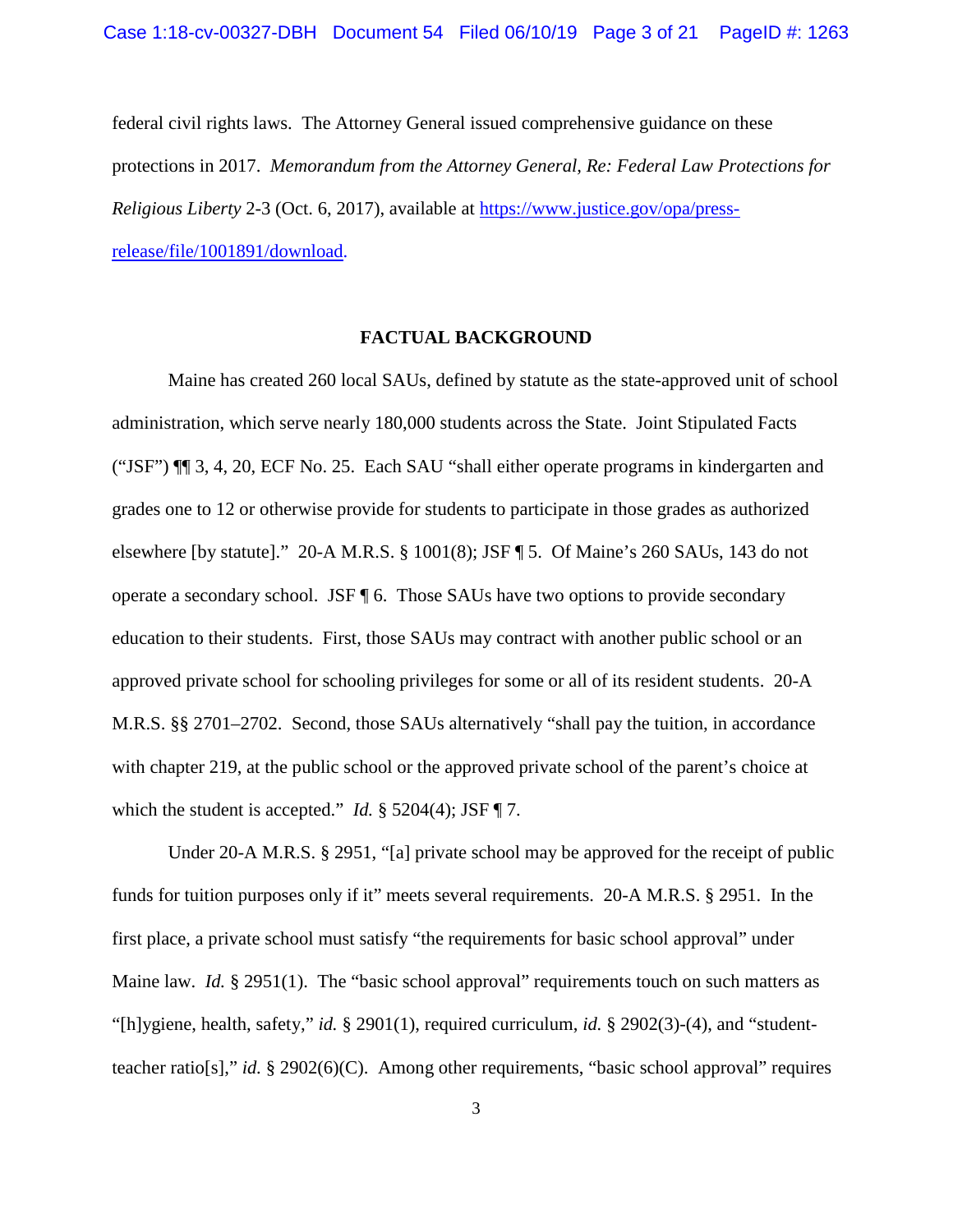#### Case 1:18-cv-00327-DBH Document 54 Filed 06/10/19 Page 4 of 21 PageID #: 1264

a private secondary school either to be "accredited by a New England association of schools and colleges" or "provide a comprehensive program of instruction leading to a high school diploma" in the form of "a minimum 4-year program that meets the curriculum requirements" of Maine law. *Id.* §§ 2901(2)(A), 4722–4722(1); *see id.* § 2902(3). Those curriculum requirements include instruction in "English — 4 years," "Social studies and history, including American history, government, civics and personal finance  $-2$  years," "Mathematics  $-2$  years," "Science, including at least one year of laboratory study  $-2$  years," and "Fine arts, which may include art, music, forensics, or drama — one year." *Id.* § 4722(2); *see id.* § 2902(3).

The provision Plaintiffs challenge in this case, 20-A M.R.S. § 2951(2), also mandates that, in order to receive approval for the tuition program, a private school must be "a nonsectarian school in accordance with the First Amendment of the United States Constitution." *Id.* § 2951(2). This "nonsectarian" mandate codifies an opinion issued by the Maine Attorney General in 1980. JSF ¶ 187.

 Plaintiffs David and Amy Carson, Alan and Judith Gillis, and Troy and Angela Nelson all reside in SAUs that neither "operate a [public] secondary school" nor "contract for secondary school privileges." *Id.* ¶¶ 6, 9. The Carsons' daughter, O.C., and the Gillises' daughter, I.G., attend Bangor Christian Schools ("BCS"). *Id.* ¶¶ 27, 43. The Nelsons' daughter, A.N., attends Erskine Academy, but would prefer to attend the religious private school, Temple Academy, that her brother attends. *Id.* ¶¶ 60, 62, 65. The Nelsons, however, cannot afford the cost of tuition for both of their children to attend Temple Academy. *Id.* ¶ 65.

The State acknowledges that it has "approved" BCS "for purposes of [Maine's] compulsory attendance law." Def.'s Mot. 23. BCS therefore satisfies the State's "basic school approval" requirements. JSF ¶ 73; Pls.' Mot. Summ. J. ("Pls.' Mot.") 5-6, ECF No. 31; 20-A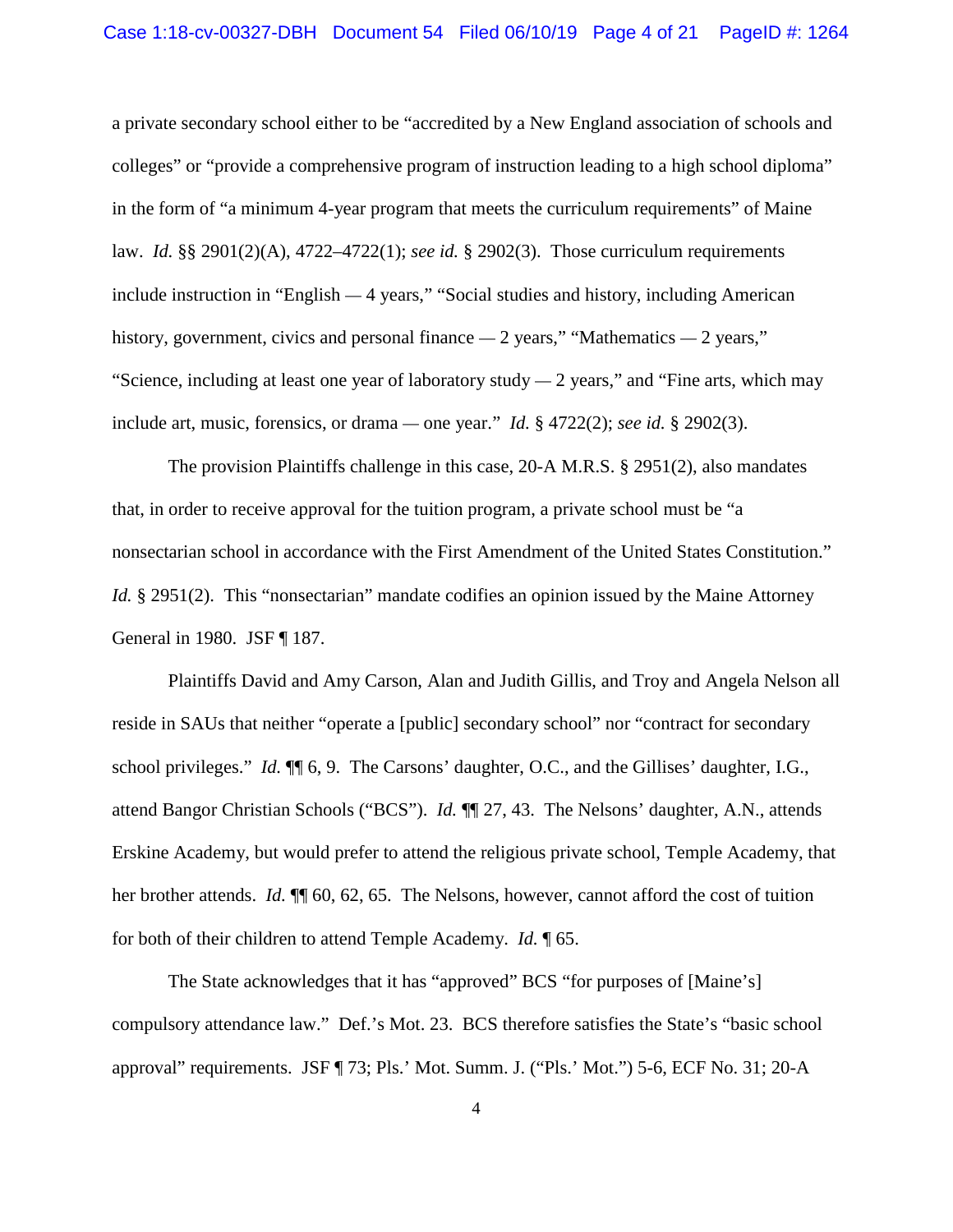M.R.S. §§ 2951(1), 5001-A(3)(A)(1)(a). Temple Academy has not met those particular requirements, but the State has "recognized" that Temple Academy satisfies the compulsory attendance law because it "provid[es] equivalent instruction" to Maine's public schools. Def.'s Mot. 23; Pls.' Mot. 5-6; JSF ¶ 132; 20-A M.R.S. §§ 2951(1), 5001-A(3)(A)(1)(b).

#### **ARGUMENT**

The Free Exercise Clause, as incorporated through the Fourteenth Amendment, prevents states from "prohibiting the free exercise" of religion. U.S. Const. amend. I. "The Free Exercise Clause 'protect[s] religious observers against unequal treatment' and subjects to the strictest scrutiny laws that target the religious for 'special disabilities' based on their 'religious status.'" *Trinity Lutheran*, 137 S. Ct. at 2019 (citing *Church of Lukumi Babalu Aye, Inc. v. Hialeah*, 508 U.S. 520, 533, 542 (1993)). "Applying that basic principle," the Supreme Court "has repeatedly confirmed that denying a generally available benefit solely on account of religious identity imposes a penalty on the free exercise of religion that can be justified only by a state interest 'of the highest order.'" *Id.* (citations omitted).

The State's own admissions establish that its exclusion of students who attend religious private schools from its tuition program violates the Free Exercise Clause. The State admits that it singles out otherwise eligible students who choose to attend "sectarian" schools from this generally available program. Def.'s Mot. 20-21. The State, moreover, has failed to justify this exclusion on "the 'most rigorous' scrutiny." *Trinity Lutheran*, 137 S. Ct. at 2024 (citation omitted). As explained more fully below, the State's discrimination against such students violates the First Amendment.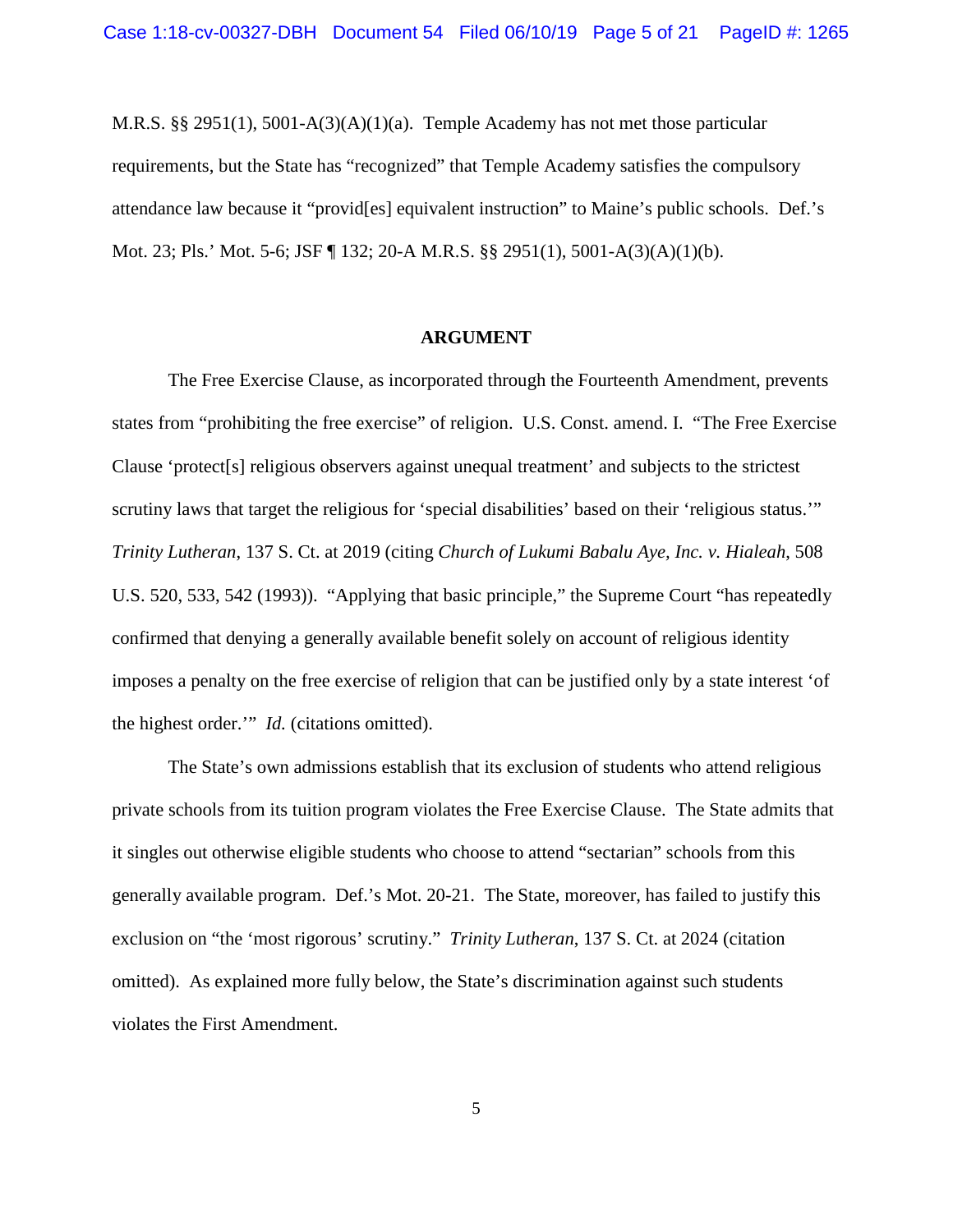# **A. The State's Exclusion Of Students Who Attend Religious Private Schools From The Tuition Program Discriminates Against Religious Exercise**

The Free Exercise Clause prohibits the government from imposing, without sufficient justification, "special disabilities on the basis of religious views or religious status." *Trinity Lutheran*, 137 S. Ct. at 2021 (citation omitted). The Free Exercise Clause further "protects against 'indirect coercion or penalties on the free exercise of religion, not just outright prohibitions." *Id.* at 2022 (citation omitted). Thus, as the Supreme Court announced more than fifty years ago, "[i]t is too late in the day to doubt that the liberties of religion and expression may be infringed by the denial of or placing of conditions upon a benefit or privilege." *Id.* (alteration in original) (quoting *Sherbert v. Verner*, 374 U.S. 398, 404 (1963)). After all, the "imposition of such a condition upon even a gratuitous benefit inevitably deter[s] or discourage[s] the exercise of First Amendment rights." *Id.* (alteration in original) (quoting *Sherbert*, 374 U.S. at 405).

A state places a condition on religious exercise—and triggers its strict scrutiny burden when it requires a person or religious entity "to renounce [her] religious character" or belief "in order to participate in an otherwise generally available public benefit program" for which the person or entity otherwise "is fully qualified." *Trinity Lutheran*, 137 S. Ct. at 2024. The Supreme Court's decision in *Trinity Lutheran* is directly on point. There, the State of Missouri "offer[ed] state grants to help public and private schools, nonprofit daycare centers, and other nonprofit entities purchase rubber playground surfaces made from recycled tires." *Id.* at 2017. The Trinity Lutheran Church Child Learning Center was a church-affiliated nonprofit preschool and daycare center that was otherwise eligible to participate in the program and scored highly on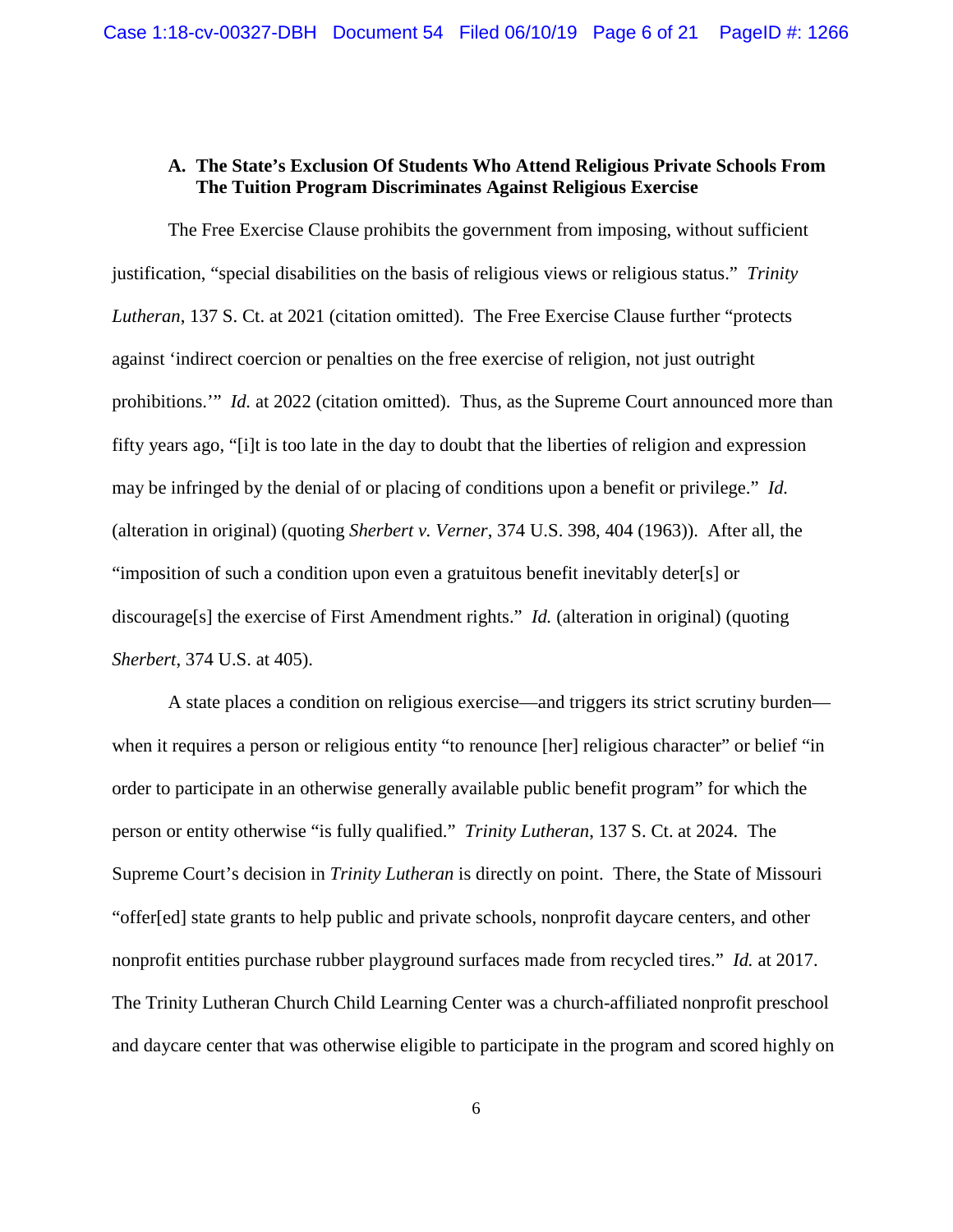the state's criteria for grants under the program. *Id.* at 2017-18. The state, however, deemed Trinity Lutheran "categorically ineligible to receive a grant" due to its religious status. *Id.* at 2018*.* In particular, the state reasoned that awarding Trinity Lutheran a grant would violate a provision of the Missouri Constitution that prohibited the state from "provid[ing] financial assistance directly to a church." *Id.*

The Supreme Court held that the state's treatment of Trinity Lutheran violated the Free Exercise Clause. *Id.* at 2024-25. The Supreme Court concluded that the state's policy "discriminates against otherwise eligible recipients by disqualifying them from a public benefit solely because of their religious character." *Id.* at 2021. Indeed, the state's policy "puts Trinity Lutheran to a choice: It may participate in an otherwise available benefit program or remain a religious institution." *Id.* at 2021-22. "[S]uch a policy imposes a penalty on the free exercise of religion that triggers the most exacting scrutiny." *Id.* at 2021; *see also id.* at 2024. Thus, because the state failed to justify its "discriminatory policy" with "a state interest 'of the highest order,'" it violated the First Amendment. *Id.* at 2024 (citation omitted).

Here as well, the State requires students "to renounce [their] religious character" or belief "in order to participate in an otherwise generally available public benefit program, for which [they otherwise are] fully qualified." *Id.* The State itself concedes that students such as Plaintiffs, who reside in an SAU that does not operate or contract for a secondary school, may participate in the tuition program "so long as they choose a public or non-sectarian private school"—but not if they choose to attend a "sectarian" school. Def.'s Mot. 20-21. By putting students to a "choice" between participating in the "otherwise available" tuition program and remaining enrolled at a religious institution, the State has "impose[d] a penalty on the free exercise of religion." *Trinity Lutheran*, 137 S. Ct. at 2021-22, 2024. Accordingly, the State

7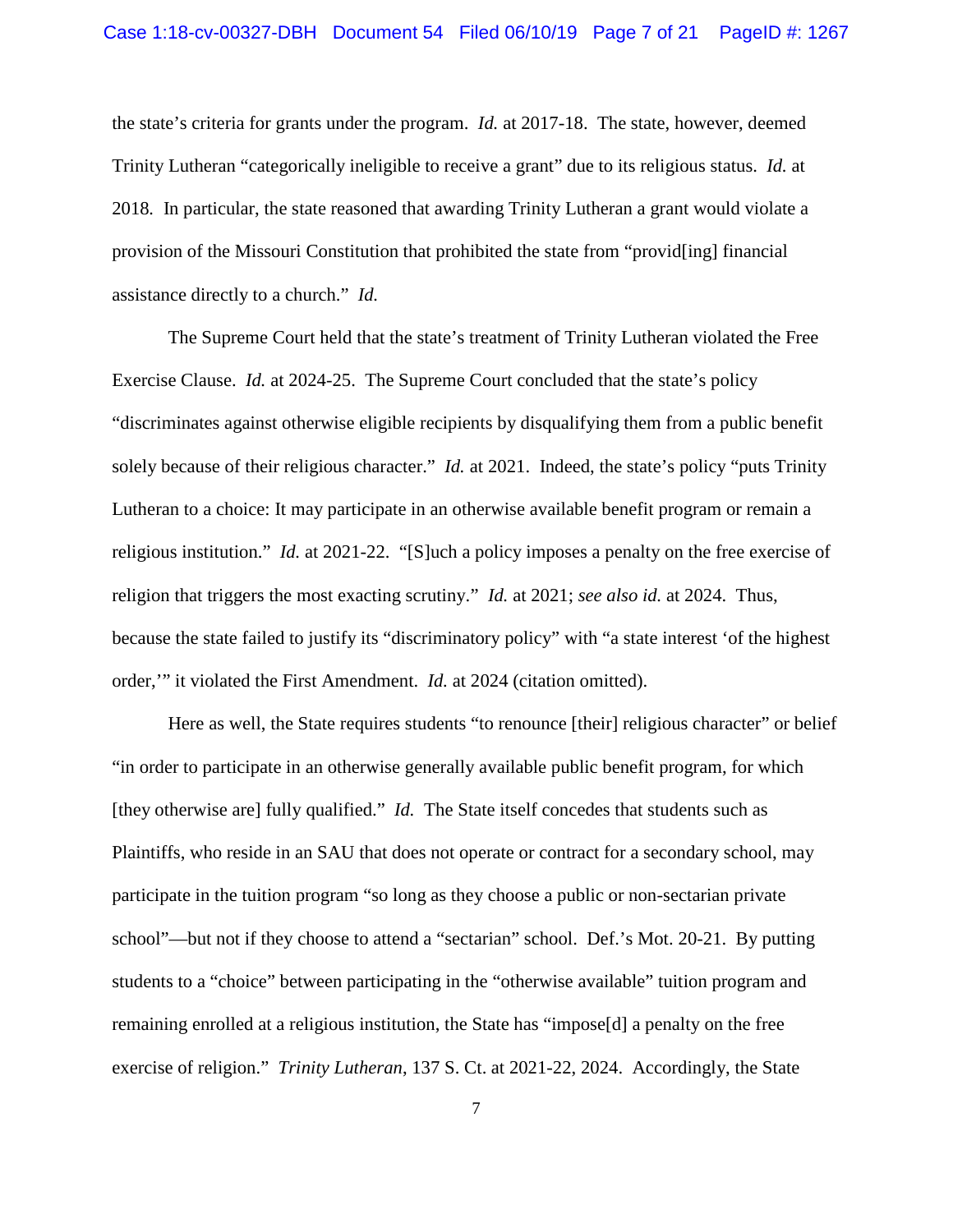bears the burden to justify this religious discrimination against Plaintiffs with "a state interest 'of the highest order.'" *Id.* at 2024 (citation omitted).

#### **B. The State Has Failed To Carry Its Strict Scrutiny Burden**

The State's discriminatory exclusion of students who attend religious private schools from the tuition program "must be subjected to the 'most rigorous' scrutiny." *Trinity Lutheran*, 137 S. Ct. at 2024 (citation omitted). "Under that stringent standard, only a state interest 'of the highest order' can justify the [State's] discriminatory policy." *Id.* (citation omitted).

At various times, the State has identified two interests that purportedly justify its discriminatory policy, but neither satisfies strict scrutiny. Neither purported interest is "of the highest order," *id.*, and the State has not even attempted to demonstrate that its discrimination is narrowly tailored to achieve either interest, *Gonzales v. O Centro Espirita Beneficente Uniao do Vegetal*, 546 U.S. 418, 431 (2006) (explaining that, in Free Exercise cases, the "Court look[s] beyond broadly formulated interests" supporting infringements on religious exercise and instead scrutinizes reasons for infringing the religious exercise of "particular religious claimants").

First, the State's original justification for banning religious private schools from the tuition program was that including them would violate the Establishment Clause. *See* Def.'s Mot. 4-5 (recounting 1980 Maine Attorney General opinion and enactment of § 2951(2)); 20-A M.R.S. § 2951(2) (requiring that a school be "a nonsectarian school in accordance with the First Amendment"). The State has now wisely abandoned that justification, as it must: as the State acknowledges, under intervening Supreme Court precedent, "Maine *could* design a program that would allow parents to direct public dollars to sectarian schools without violating the Establishment Clause." Def.'s Mot. 1 (citing *Zelman v. Simmons-Harris*, 536 U.S. 639 (2002)); *see also Locke v. Davey*, 540 U.S. 712, 719 (2004).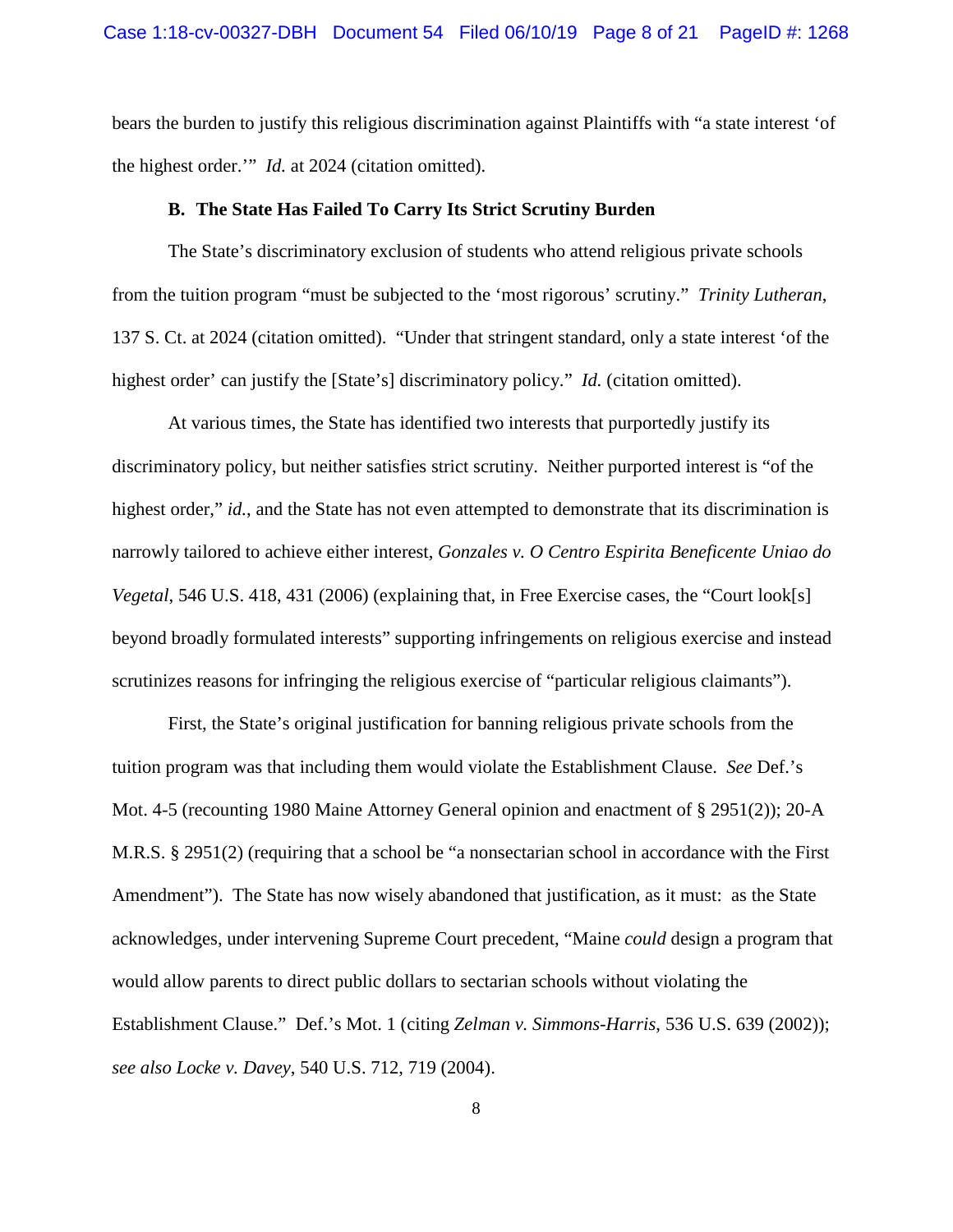The State nonetheless attempts a variation on this antiestablishment theme, arguing that its discriminatory policy is necessary to avoid "compel[ling] Maine to fund explicitly religious activity" in a manner that might establish religion. Def.'s Mot. 21. But any state interest "in achieving greater separation of church and State than is already ensured under the Establishment Clause of the Federal Constitution . . . is limited by the Free Exercise Clause." *Trinity Lutheran*, 137 S. Ct. at 2024 (citing *Widmar v. Vincent*, 454 U.S. 263, 276 (1981)). In fact, the State's "policy preference for skating as far as possible from religious establishment concerns . . . [i]n the face of the clear infringement on free exercise before us . . . cannot qualify as compelling." *Id.* (citation omitted).

Moreover, the entire reason that the Establishment Clause does not prohibit public funds from flowing through a state tuition program to a religious private school is that the funds are "direct[ed] . . . to religious schools wholly as a result of [the] genuine and independent private choice" of the recipient student. *Zelman*, 536 U.S. at 652; *see also Locke*, 540 U.S. at 719 ("Under our Establishment Clause precedent, the link between government funds and religious training is broken by the independent and private choice of recipients."); *see also Moss v. Spartanburg County Sch. Dist. Seven*, 683 F.3d 599, 610 (4th Cir. 2012) (recognizing that "private religious education is an integral part of the American school system" and that public schools accepting credits for religious courses "sensibly *accommodates* the 'genuine choice among options private and public, secular and religious'" (quoting *Zelman*, 536 U.S. at 662)); *see also Freedom from Religion Found. v. McCallum*, 324 F.3d 880 (7th Cir. 2003) (holding that reimbursing a religious substance abuse program based on the number of beneficiaries choosing that program involved a system of genuine and independent private choice under *Zelman*). Thus, far from being "compel[led]" to directly fund religious activity, Def.'s Mot. 21, the State is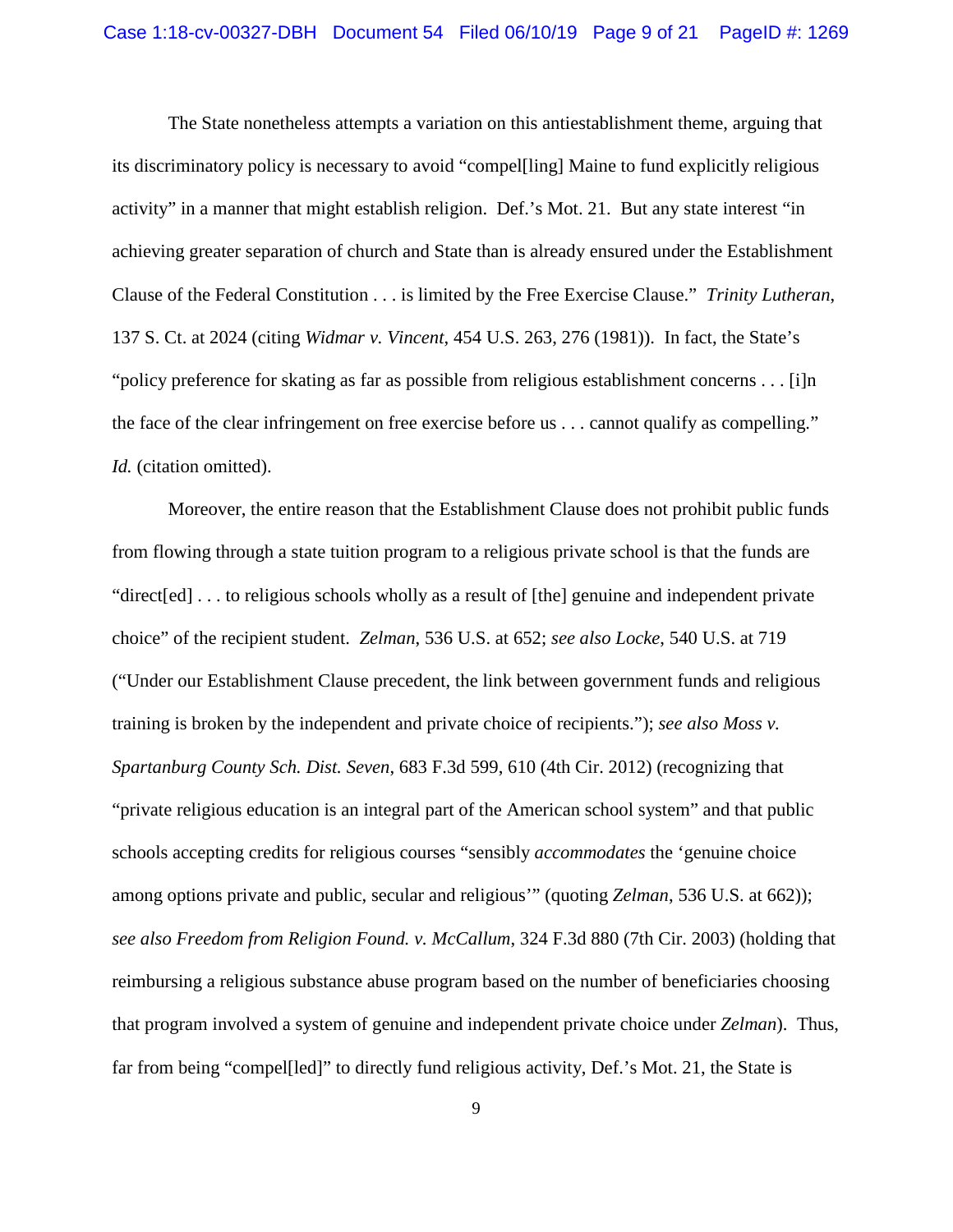merely being held to its Free Exercise obligation to allow "parents to direct public dollars to sectarian schools" on equal terms as parents who direct such funds to non-religious private schools, *id.* at 1; *see also Trinity Lutheran*, 137 S. Ct. at 2021-22, 2024.

Second, the State now principally argues that § 2951(2)'s exclusion of "sectarian" schools from the tuition program is necessary to achieve the State's interest in maintaining "a secular public education system." Def.'s Mot. 2, 17-18, 20-21. The State thus tautologically argues that its discrimination against non-secular schools is justified because it has an interest in discriminating against non-secular schools. *See, e.g.*, *id.* A state, however, may not "pursue[] its preferred policy to the point of expressly denying a qualified religious entity a public benefit solely because of its religious character." *Trinity Lutheran*, 137 S. Ct. at 2024. This makes perfect sense: the Free Exercise Clause and *Trinity Lutheran* would be a dead letter if, as the State suggests, a state could exclude "sectarian" individuals and institutions from a public program, 20-A M.R.S. § 2951(2), simply by labeling that program "secular."

Moreover, the State's assertion that including religious private schools in the tuition program would jeopardize its "secular public education system," Def.'s Mot. 2, 17-18, 20-21, is dubious at best. After all, the State itself has endorsed attendance at religious private schools "as an alternative to attending a public school for purposes of compulsory attendance." *Id.* at 23. As the State acknowledges, it has "approved" religious private schools, including BCS, under the compulsory attendance law, and has "recognized" that other religious private schools such as Temple Academy provide "equivalent instruction" to the State's public schools. *Id.*; Pls.' Mot. 5-6; JSF ¶¶ 73, 132. The State provides no explanation as to how it can embrace religious private schools as places for students to learn English, social studies, history, mathematics, science, and fine arts, 20-A M.R.S. § 4722(2), but simultaneously shun those schools in the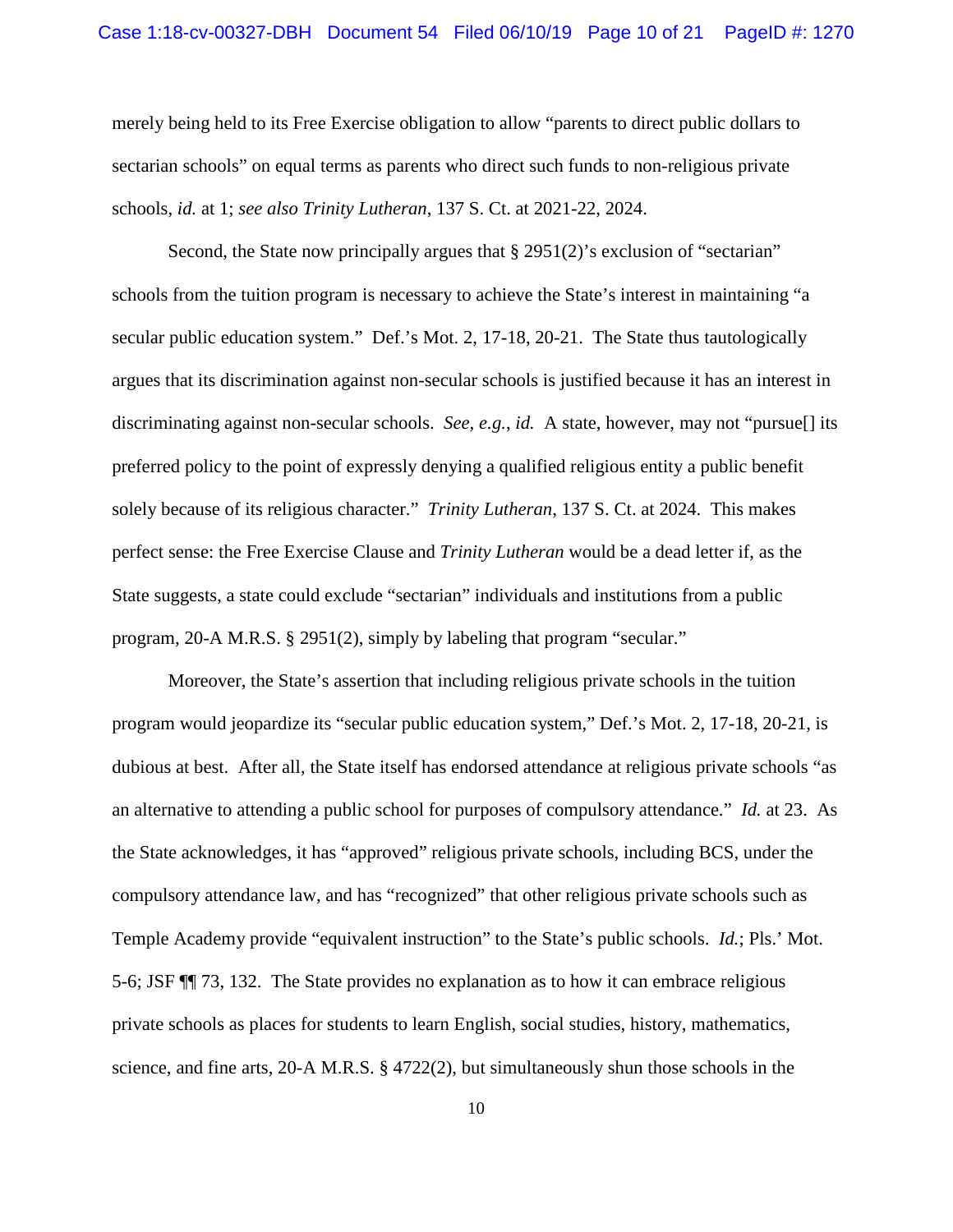tuition program out of a concern that they are fundamentally incompatible with the State's "secular public education system," Def.'s Mot. 2, 17-18, 20-21.

Instead, the State falls back on its repeated characterization of BCS and Temple Academy as "pervasively sectarian," *id.* at 1, 6, 8, 20, but that characterization only underscores the constitutional violation in the State's discrimination against religious private schools. Of course, if the State were truly convinced that these schools—whether "pervasively sectarian" or otherwise—provide a deficient education, it would never have "approved" them or "recognized" their "equivalent instruction" to public schools. *Id.* at 23.

Moreover, the "pervasively sectarian" concept does not even appear in § 2951(2), which bans *all* "sectarian" schools from the tuition program. 20-A M.R.S. § 2951(2). Rather, the State appears to be attempting to resurrect a repudiated legal concept that a plurality of the Supreme Court has "disavow[ed]" as "offensive," "regret[table]," "born of bigotry," and as having a "shameful pedigree." *Mitchell v. Helms*, 530 U.S. 793, 826-29 (2000) (plurality opinion). Unlike the State's tuition program, which involves "genuine and independent private choice," *Zelman*, 536 U.S. at 652; *see Locke*, 540 U.S. at 719, *Mitchell* involved a government program of direct aid that lent computers to schools, including parochial schools, 530 U.S. at 802-03 (plurality opinion). Invoking the Establishment Clause, a lower court struck down the direct aid program as applied to what it viewed as "pervasively sectarian" schools. *Id.* at 804. The Supreme Court reversed and upheld the program because the aid was secular in nature and was distributed through neutral criteria. *See id.* at 829 (plurality opinion); *id.* at 867 (O'Connor & Breyer, JJ., concurring) (adding third requirement that directly provided equipment not be diverted to religious purposes).

11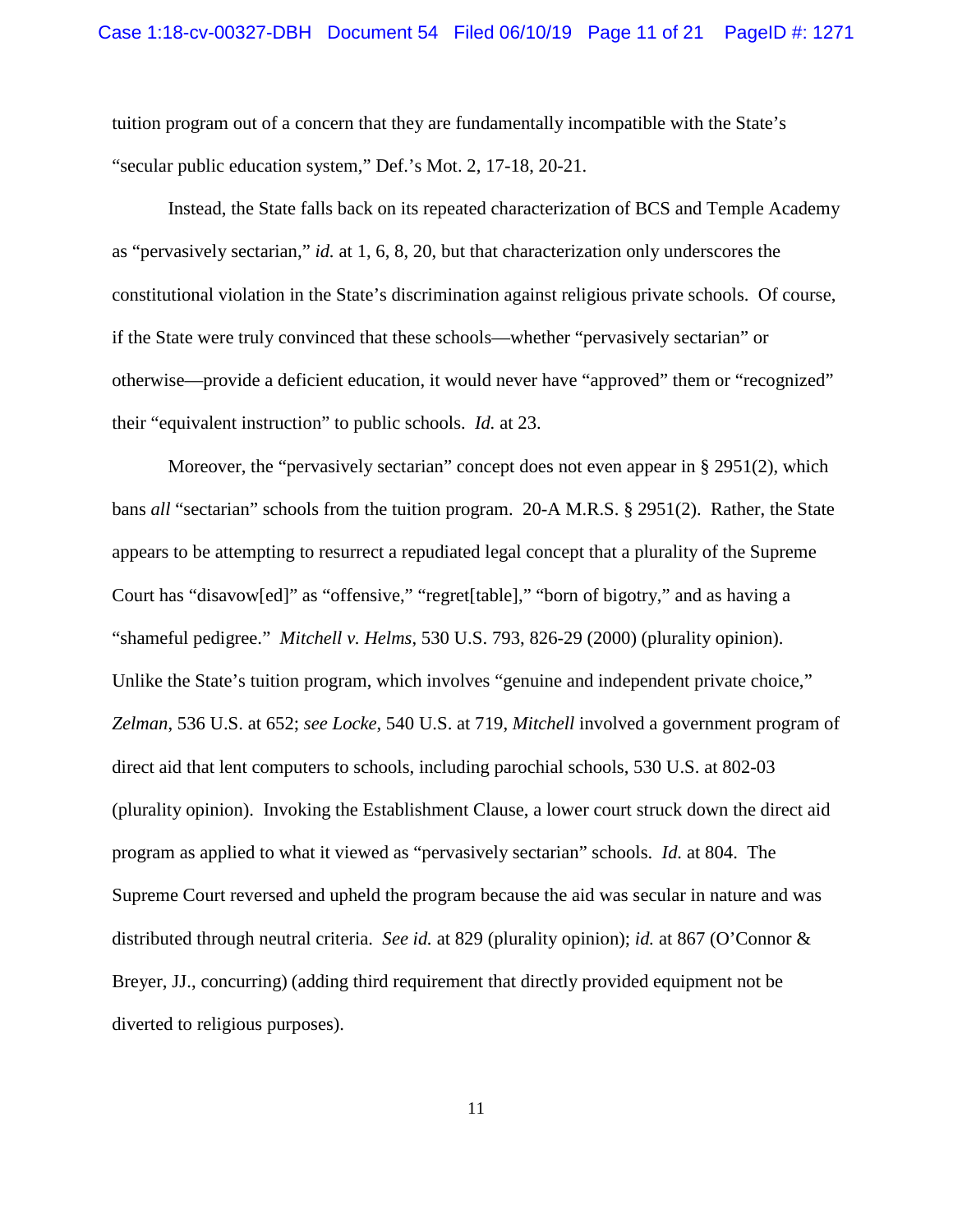The *Mitchell* plurality expressly rejected the dissent's argument that whether the recipient of direct public aid is "pervasively sectarian" should be a factor in the First Amendment analysis. *See id.* at 826-29 (plurality opinion); *see also id.* at 867 (O'Connor & Breyer, JJ., concurring) (omitting "pervasively sectarian" from the list of factors). The plurality noted that the "pervasively sectarian" concept already had been deemphasized in the Supreme Court's jurisprudence. *Id.* at 826-27 (plurality opinion). The plurality also reasoned that "the religious nature of a recipient should not matter to the constitutional analysis, so long as the recipient adequately furthers the government's secular purpose." *Id.* at 827. Where the government provides direct aid in a religion-neutral manner, "[t]he pervasively sectarian recipient has not received any special favor, and it is most bizarre that the Court would, as the dissent seemingly does, reserve special hostility for those who take their religion seriously, who think that their religion should affect the whole of their lives, or who make the mistake of being effective in transmitting their views to children." *Id.* at 827-28.

The plurality further pointed out that "a focus on whether a school is pervasively sectarian is not only unnecessary but also offensive" because it would require courts to engage in the "profoundly troubling" exercise of "trolling through a person's or institution's religious beliefs." *Id.* at 828. Additionally, the plurality noted that the pervasively sectarian concept "collides with our decisions that have prohibited governments from discriminating in the distribution of public benefits based upon religious status or sincerity." *Id.*; *see also Locke*, 540 U.S. at 724-25 (holding that state scholarship program was consistent with Free Exercise Clause because it was available to students who "attend[ed] pervasively religious schools" and enrolled in "devotional theology courses").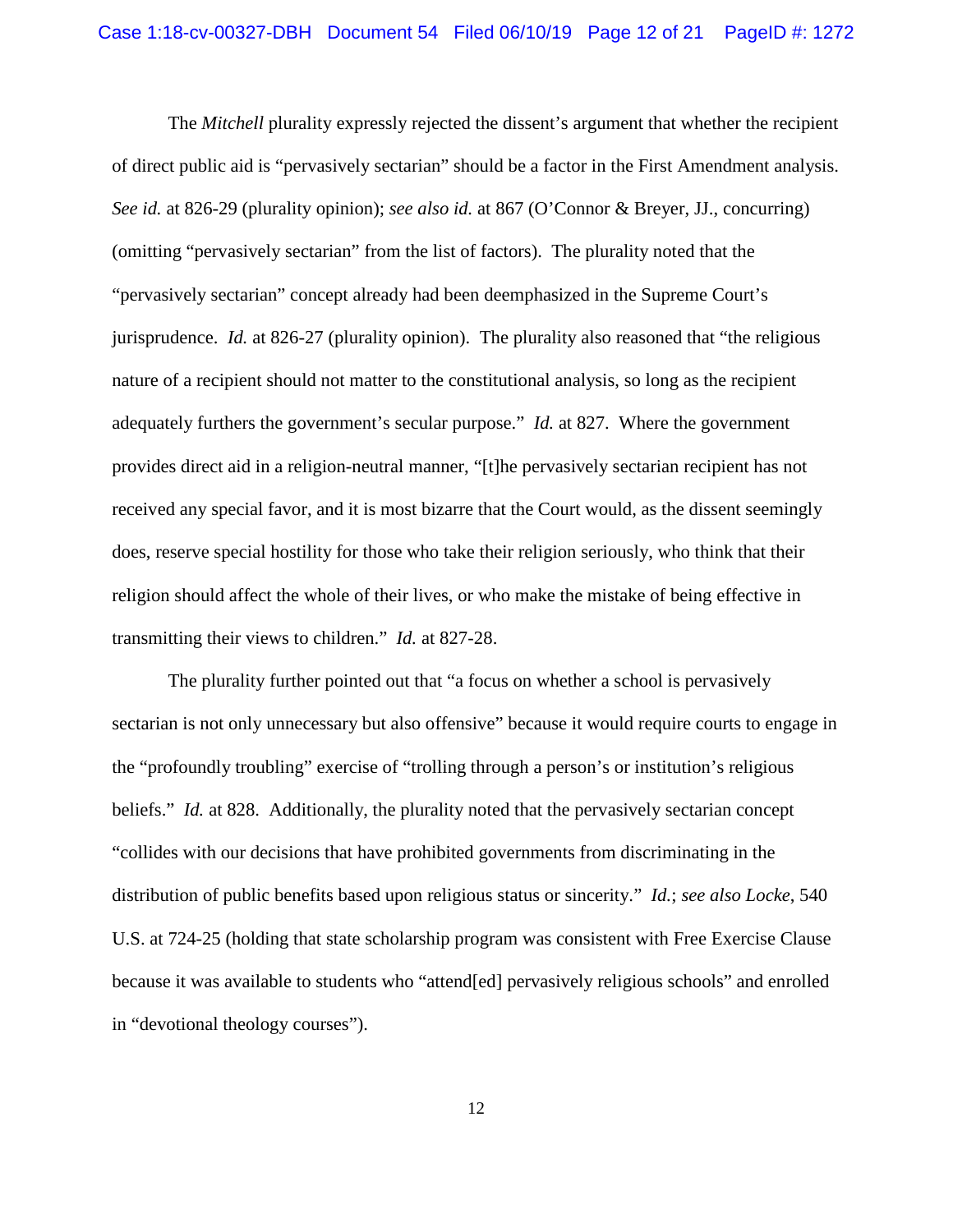Finally, the plurality noted that the "pervasively sectarian" concept was "born of bigotry" and "has a shameful pedigree" of discriminating against disfavored groups "that we do not hesitate to disavow." *Mitchell*, 530 U.S. at 828-29 (plurality opinion); *see also id.* at 826 (the pervasively sectarian concept reflects a "period . . . that the Court should regret, and . . . is thankfully long past"). As the plurality recounted:

Opposition to aid to "sectarian" schools acquired prominence in the 1870's with Congress's consideration (and near passage) of the Blaine Amendment, which would have amended the Constitution to bar any aid to sectarian institutions. Consideration of the amendment arose at a time of pervasive hostility to the Catholic Church and to Catholics in general, and it was an open secret that "sectarian" was code for "Catholic."

*Id.* at 828.

The State's suggestion that it can exclude from its tuition program "pervasively sectarian" private schools that it otherwise has "approved" or "'recognized' . . . as providing equivalent instruction" to its public schools, Def.'s Mot. 1, 6, 8, 20, 23, dramatically illustrates the fatal flaw in the State's position. Nothing in the "offensive" and "disavow[ed]" "pervasively sectarian" concept allows the State to "troll<sup>[]</sup> through" or exhibit "special hostility" to the religious beliefs of *any* individual or institution, much less to avoid the First Amendment prohibition on "discriminating in the distribution of public benefits based upon religious status or sincerity." *Mitchell*, 530 U.S. at 826-28 (plurality opinion). Yet § 2951(2) *does* "discriminat[e] in the distribution of public benefits based upon religious status," *id.*, by forcing eligible students to choose between participating in the tuition program and "remain[ing] [enrolled at] a religious institution," *Trinity Lutheran*, 137 S. Ct. at 2021-22, 2024; *see also supra* Part A. The "pervasively sectarian" concept provides no escape from the conclusion that the State's

13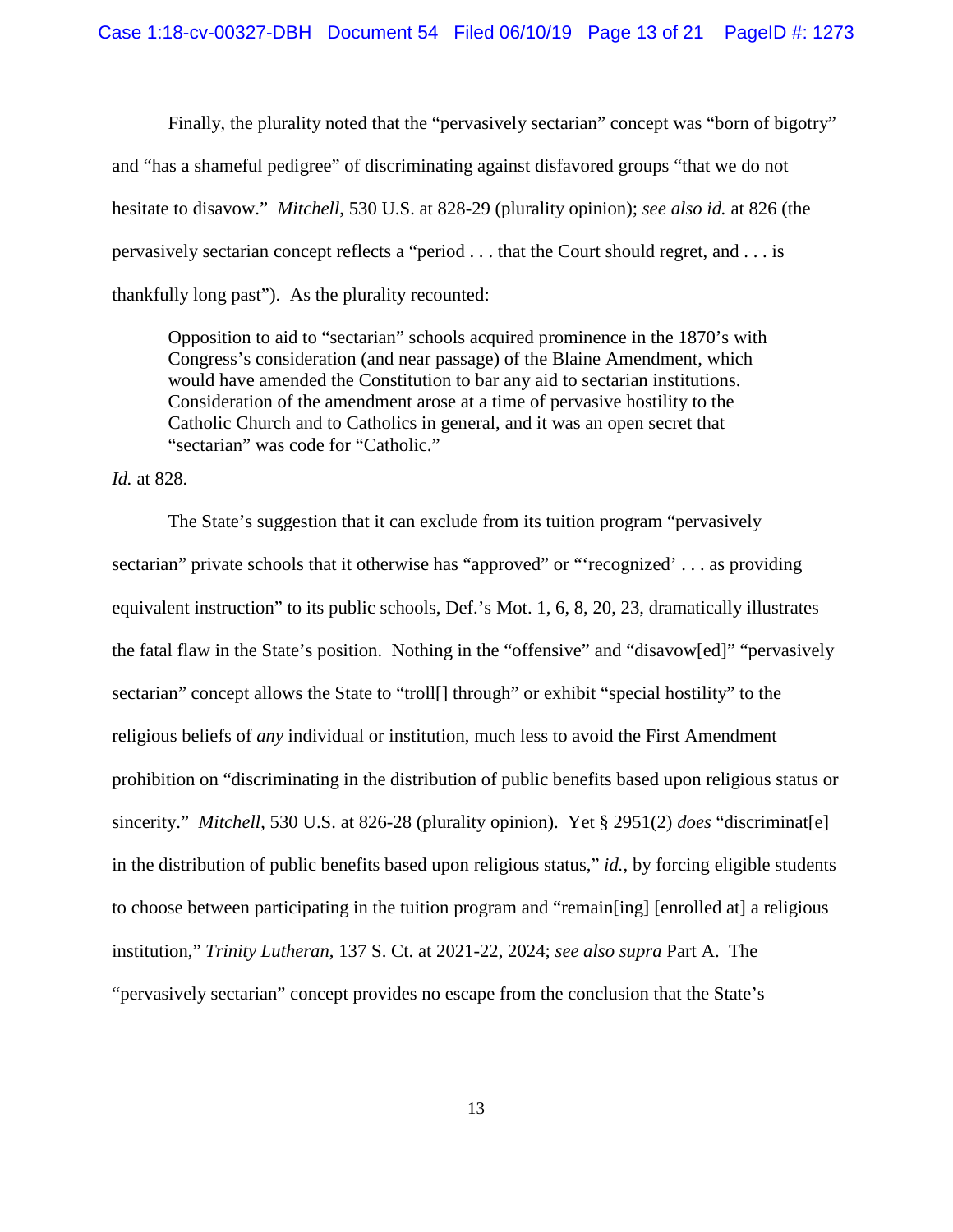discrimination against students at religious private schools violates the First Amendment. *Trinity Lutheran*, 137 S. Ct. at [2](#page-13-0)021-22, 2024.<sup>2</sup>

# **C. Neither** *Locke v. Davey* **Nor** *Eulitt v. Maine Department of Education* **Override**  *Trinity Lutheran* **Or Permit The State's Discrimination Against Students At Religious Private Schools**

The State attempts to avoid a straightforward application of *Trinity Lutheran* to invalidate the tuition program, arguing that *Trinity Lutheran* is inapplicable here because a footnote stated that the majority opinion addressed "express discrimination based on religious identity with respect to playground resurfacing [and] not . . . religious uses of funding or other forms of discrimination." 137 S. Ct. at 2024 n.3 (cited at Def.'s Mot. 16). But the State offers no principled basis to support its suggestion that the First Amendment treats public funding of playground resurfacing differently from other forms of public funding. *See* Def.'s Mot. 16. Nor is there any such basis: as the Supreme Court has made clear for more than five decades, "[i]t is too late in the day to doubt that the liberties of religion and expression may be infringed by the denial of or placing of conditions upon a benefit or privilege" provided by a state. *Sherbert*, 374 U.S. at 404 (unemployment compensation). Consistent with that unbroken line of authority, Justice Gorsuch and Justice Thomas noted in *Trinity Lutheran* that "general [First Amendment]

 $\overline{a}$ 

<span id="page-13-0"></span> $2$  In opposing Plaintiffs' Equal Protection claim, the State points to a variety of other interests that, in its view, are advanced by its discrimination against religion in the tuition program. *See, e.g.*, Def.'s Mot. 14-16, 23-24. The State argues that these interests satisfy "rational basis review" but never argues that they satisfy strict scrutiny. *Id.* at 24. They therefore cannot satisfy the State's burden to prove that an interest "of the highest order" justifies its discrimination in the tuition program. *Trinity Lutheran*, 137 S. Ct. at 2019 (citation omitted). Moreover, at least one of those interests appears to be inconsistent with the existence of the tuition program: the State contends that "Maine has a high performing system of public education, and there is no need to add to or change it," Def.'s Mot. 24, but the tuition program "add[s]" the option of attending private school to the State's public education system in SAUs that do not operate a public secondary school.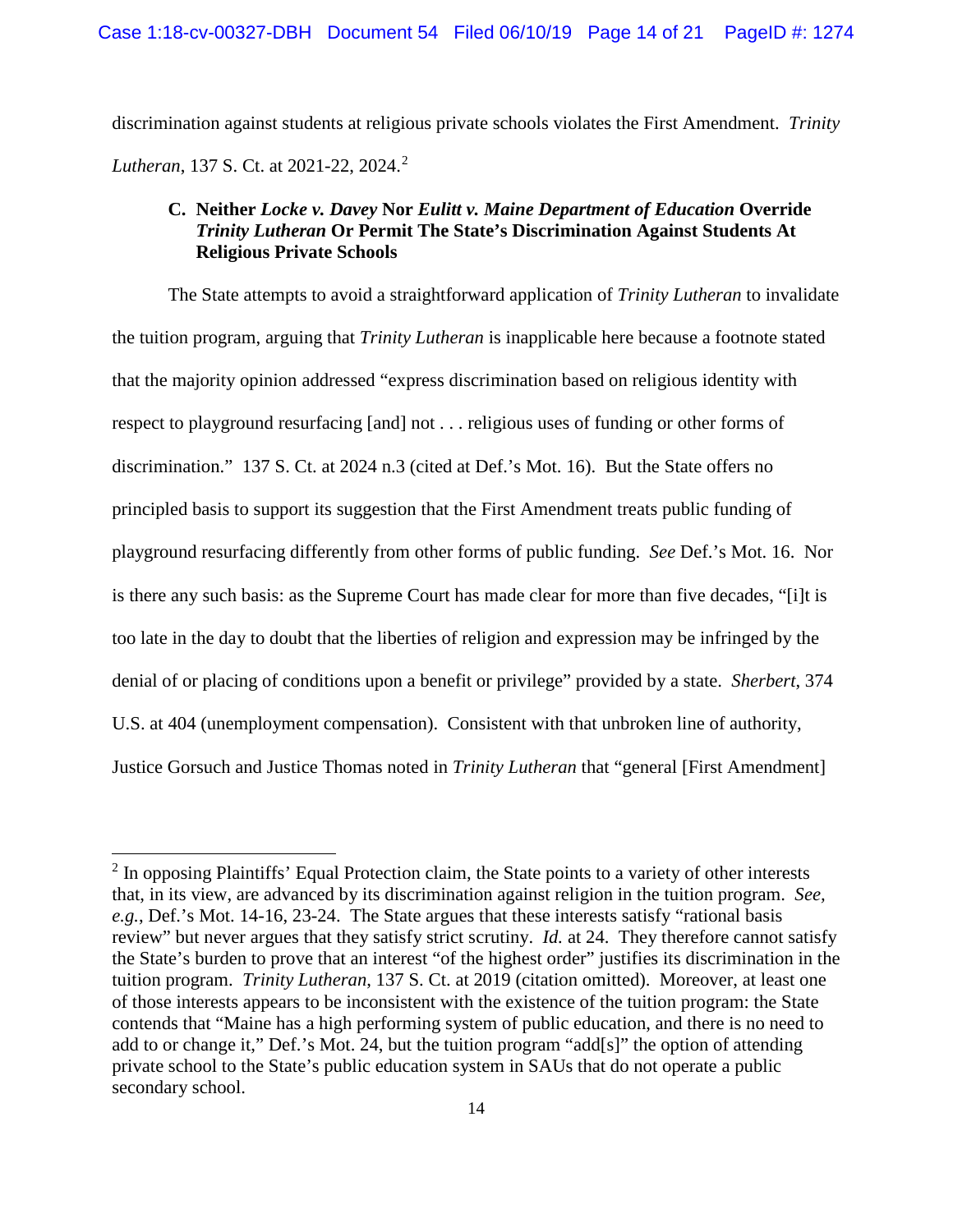principles . . . do not permit discrimination against religious exercise—whether on the playground or anywhere else." 137 S. Ct. at 2026 (Thomas & Gorsuch, JJ., concurring in part).

The State also seeks refuge in two prior cases—*Locke v. Davey*, 540 U.S. 712 (2004); *see* Def.'s Mot. 2, 5, 14-15, 17-18, 20-23, and *Eulitt v. Maine Department of Education*, 386 F.3d 344 (1st Cir. 2004); *see* Def.'s Mot. 2, 5, 14-17, 24-25—but neither overrides *Trinity Lutheran* or supports the State's discrimination against religion in the tuition program. First, the State misconstrues both the holding and the import of *Locke*. According to the State's reading of *Locke*, the Free Exercise Clause prohibits denial of public funding to otherwise eligible individuals because of religious *status*—"who they are"—but not because of religious *use*— "what they would like to do" with the funding. Def.'s Mot. 20-21. The State, however, identifies no clear line between religious status and religious use. *See id.* Nor does there appear to be one. *See, e.g.*, *Trinity Lutheran*, 137 S. Ct. at 2025-26 (Thomas & Gorsuch, JJ., concurring in part). After all, *Trinity Lutheran* itself could have been characterized as a religious use case: the religious preschool there sought to "use public funds to [facilitate] a sectarian education for [its] children." Def.'s Mot. 21; *see also Trinity Lutheran*, 137 S. Ct. at 2017 (noting that the preschool had "merged with Trinity Lutheran Church and . . . operates under its auspices on church property").

Accordingly, the State is simply incorrect when it suggests that *Locke* approved state discrimination based upon religion whenever public aid might be characterized as flowing to a "religious use[]." Def.'s Mot. 21 (citation omitted). To the contrary, *Locke* held that a state may constitutionally deny public funds for a *particular* religious use: pursuit of a "devotional theology" degree that is "devotional in nature or designed to induce religious faith." 540 U.S. at 716-17, 720-22 (citation omitted). In the Supreme Court's view, "[t]raining someone to lead a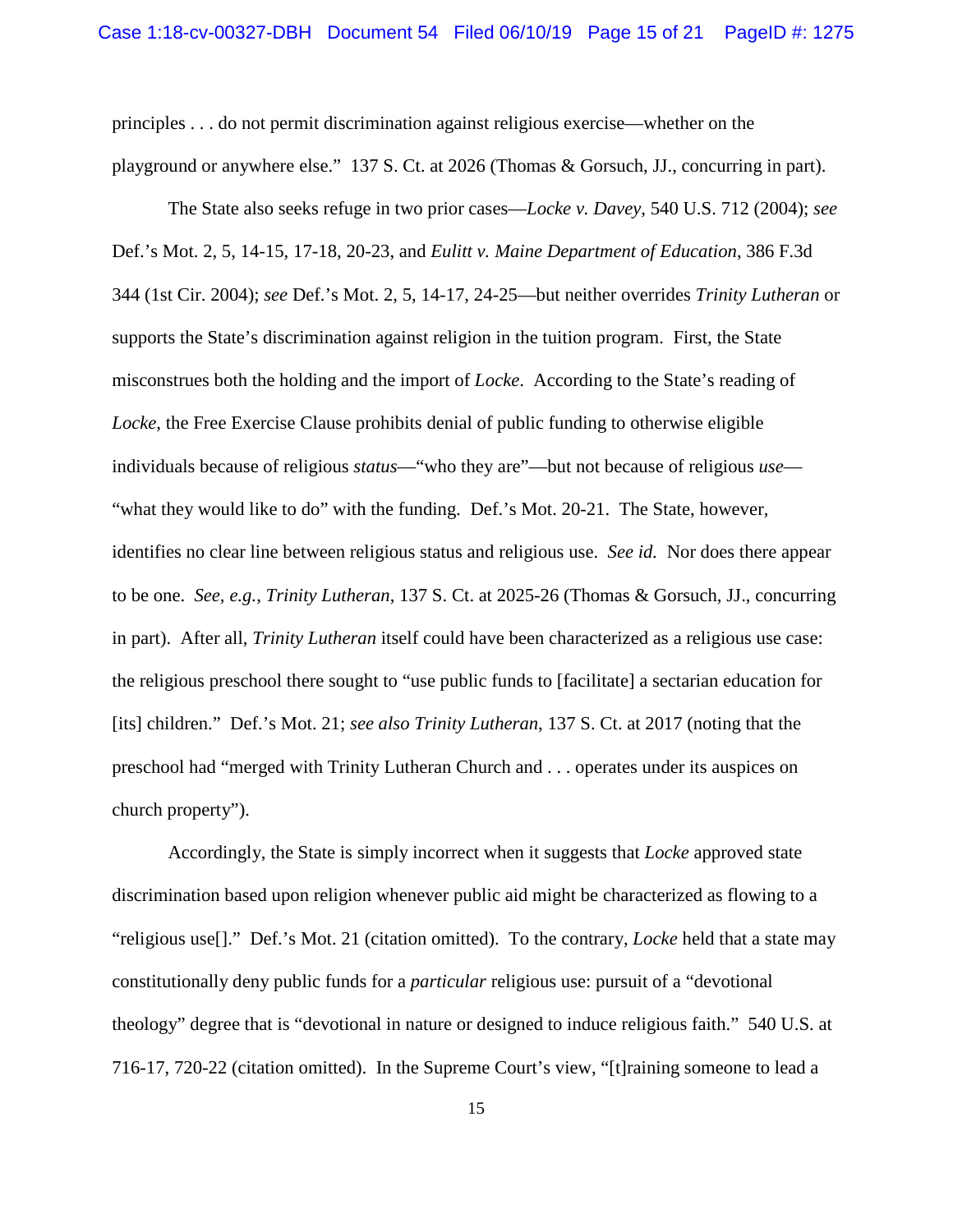congregation is an essentially religious endeavor," and "majoring in devotional theology is akin to a religious calling." *Id.* at 721. The Supreme Court therefore reasoned that the First Amendment permits a state not to fund pursuit of devotional theology degrees based upon the longstanding and historic "antiestablishment interest[]" against using "taxpayer funds to support church leaders, which was one of the hallmarks of an 'established' religion." *Id.* at 722. The Supreme Court thus emphasized that the "only interest at issue here is the State's interest in not funding the religious training of clergy. Nothing in our opinion suggests that the State may justify any interest that its 'philosophical preference' commands." *Id.* at 722 n.5.

The *Trinity Lutheran* majority reiterated the narrow nature of *Locke*:

The Court in *Locke* . . . stated that Washington's choice was in keeping with the State's antiestablishment interest in not using taxpayer funds to pay for the training of clergy; in fact, the Court could "think of few areas in which a State's antiestablishment interests come more into play." The claimant in *Locke* sought funding for an "essentially religious endeavor . . . akin to a religious calling as well as an academic pursuit," and opposition to such funding "to support church leaders" lay at the historic core of the Religion Clauses.

137 S. Ct. at 2023 (quoting *Locke*, 540 U.S. at 721-22); *see also Colo. Christian Univ. v. Weaver*, 534 F.3d 1245, 1255 (10th Cir. 2008) (stating that *Locke* makes clear that a "[s]tate's latitude to discriminate against religion is confined to certain 'historic and substantial state interest[s],' and does not extend to the wholesale exclusion of religious institutions and their students from otherwise neutral and generally available government support") (citation omitted); *Caplan v. Town of Acton*, 479 Mass. 69, 98 (2018) ("Together, *Trinity Lutheran* and *Locke* define a very narrow category of exclusions from generally available public benefit programs that can be required by State anti-aid amendments without violating the free exercise clause of the First Amendment.").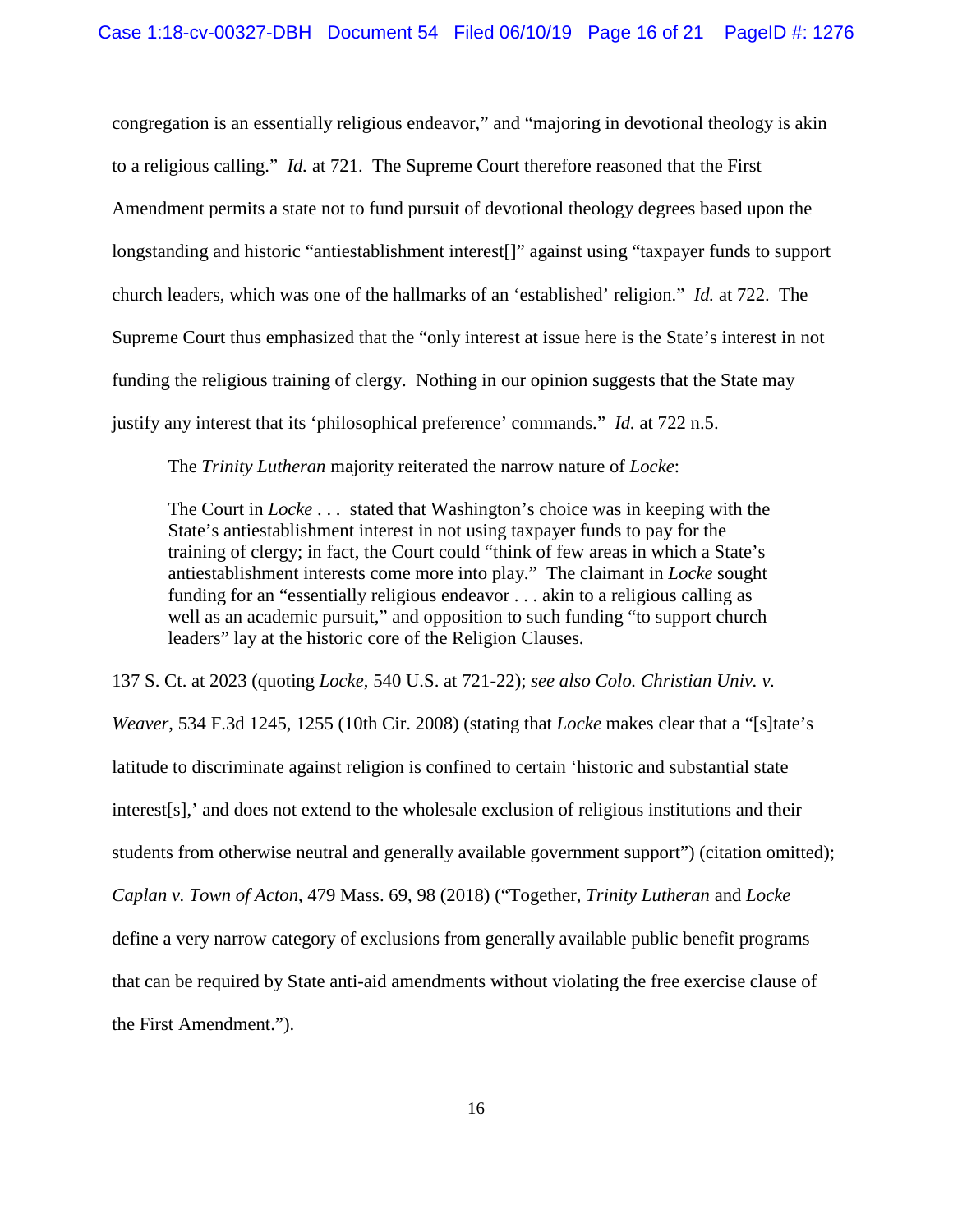Thus, *Locke* holds only that a state does not violate the Free Exercise Clause when it declines to provide public funding for pursuit of "devotional theology" degrees, 540 U.S. at 715- 17, 720-22; it does not grant states license to withhold "generally available" public funds from otherwise "fully qualified" individuals because those individuals' use of the funds might be characterized as "religious," *Trinity Lutheran*, 137 S. Ct. at 2024. Plaintiffs here do not seek devotional theology degrees, or anything like them. Rather, they seek to use funds from the State's "generally available" tuition program for which they are otherwise "fully qualified," *id.*, to attend religious private schools that the State otherwise has "approved" or "'recognized' . . . as providing equivalent instruction" to its public schools, Def.'s Mot. 23; *see also* Pls.' Mot. 5-6; JSF ¶¶ 73, 132. That Plaintiffs have made a "genuine and independent private choice," *Zelman*, 536 U.S. at 652; *see also Locke*, 540 U.S. at 719, to learn English, social studies, history, mathematics, science, and fine art, 20-A M.R.S.  $\S 4722(2)$ , in a religious rather than a nonreligious school does not bring this case within the narrow holding of *Locke*.

Rather, the State's imposition of "a penalty on the free exercise of religion" by forcing such students to choose between "participat [ing] in [the] program or remain [ing] [enrolled at] a religious institution" discriminates against religion and triggers "the 'most rigorous' scrutiny" under the First Amendment. *Trinity Lutheran*, 137 S. Ct. at 2021-22, 2024 (citation omitted). And unlike the state in *Locke*, the State here has not identified an "antiestablishment interest[]" against using "taxpayer funds to support church leaders," *Locke*, 540 U.S. at 722, or any other interest "of the highest order" to justify its religious discrimination, *Trinity Lutheran*, 137 S. Ct. at 2019 (citation omitted); *see also supra* Part B.

If more were somehow needed, the State's reliance upon *Locke* fails for another reason as well. The state scholarship program at issue in *Locke* excluded only students who sought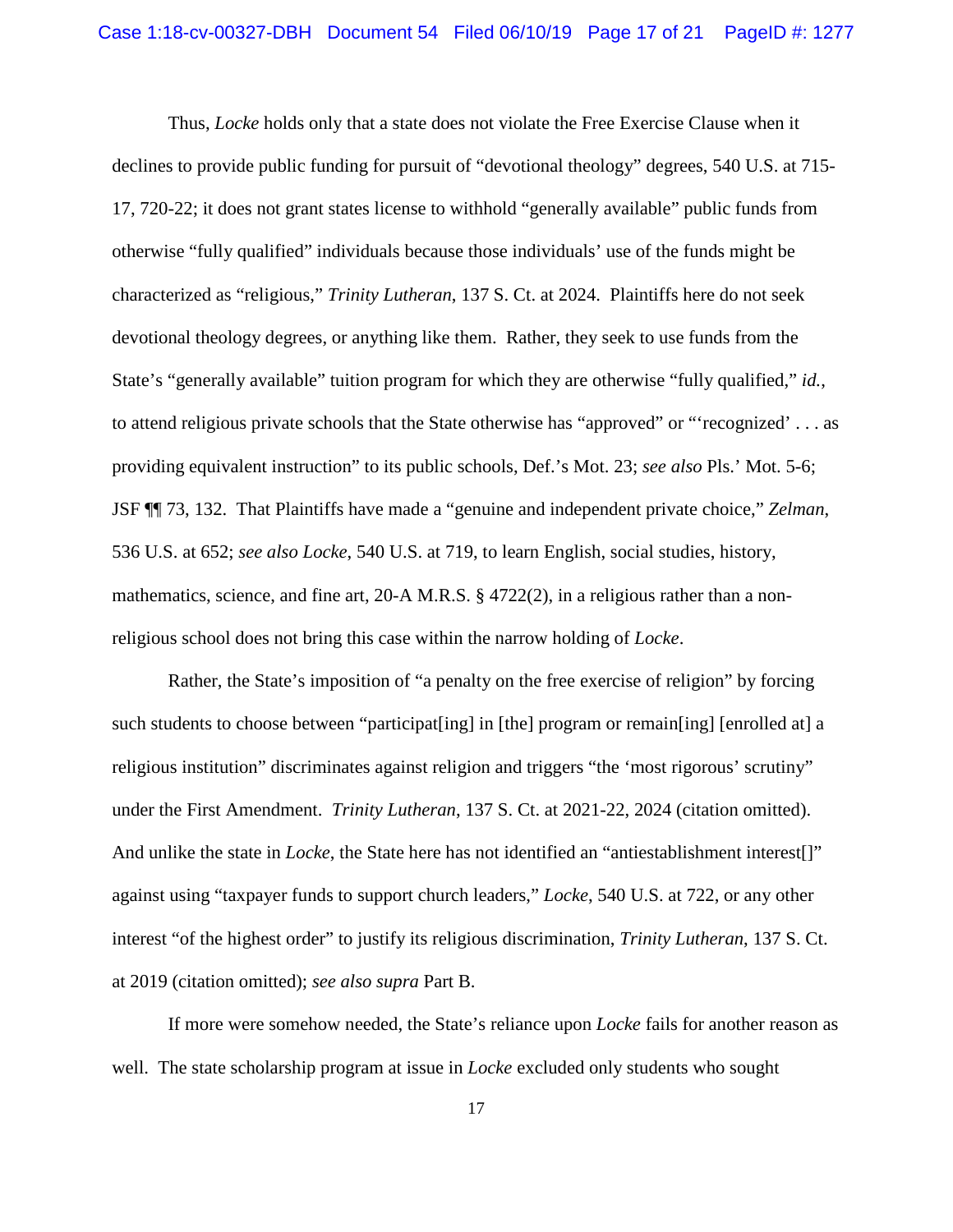devotional theology degrees, but was otherwise available to eligible students who attended religious institutions. *See* 540 U.S. at 724-25. In fact, "[t]he program permit[ted] students to attend pervasively religious schools, so long as they are accredited," and even permitted students to use public funds "to take devotional theology courses," including where such courses were required to obtain a degree. *Id.* By contrast, the State here—in the name of not funding "pervasively sectarian" schools, Def.'s Mot. 1, 6, 8, 20—has categorically excluded students who attend "sectarian" schools from its tuition program, *see* 20-A M.R.S. § 2951(2). Thus, unlike in *Locke*, the State has done nothing, let alone gone "a long way," to "includ[e] religion in [the] benefits" of its tuition program. *Locke*, 540 U.S. at 724-25.

 Second, the State suggests that this Court is "bound" by the First Circuit's prior decision upholding § 2951(2) in *Eulitt*. Def.'s Mot. 2; *see also id.* 14-17. But *Eulitt* itself recognized that a district court is not bound by circuit precedent that "has unmistakably been cast into disrepute by supervening authority." 386 F.3d at 349. As explained above, a straightforward application of the Supreme Court's intervening decision in *Trinity Lutheran* establishes that the State's discriminatory tuition program upheld in *Eulitt* violates the Free Exercise Clause. *See supra* Parts A-B.

Moreover, in two passages that the State relies upon, *Eulitt* adopted an overly broad reading of *Locke* that also does not survive *Trinity Lutheran*. In particular, the *Eulitt* court read *Locke* to "confirm<sup>[]</sup> that the Free Exercise Clause's protection of religious beliefs and practices from direct government encroachment does not translate into an affirmative requirement that public entities fund religious activity simply because they choose to fund the secular equivalents of such activity." 386 F.3d at 354 (cited at Def.'s Mot. 15). But *Trinity Lutheran* reiterates that states must do *precisely* that and cannot create public funding programs that discriminate against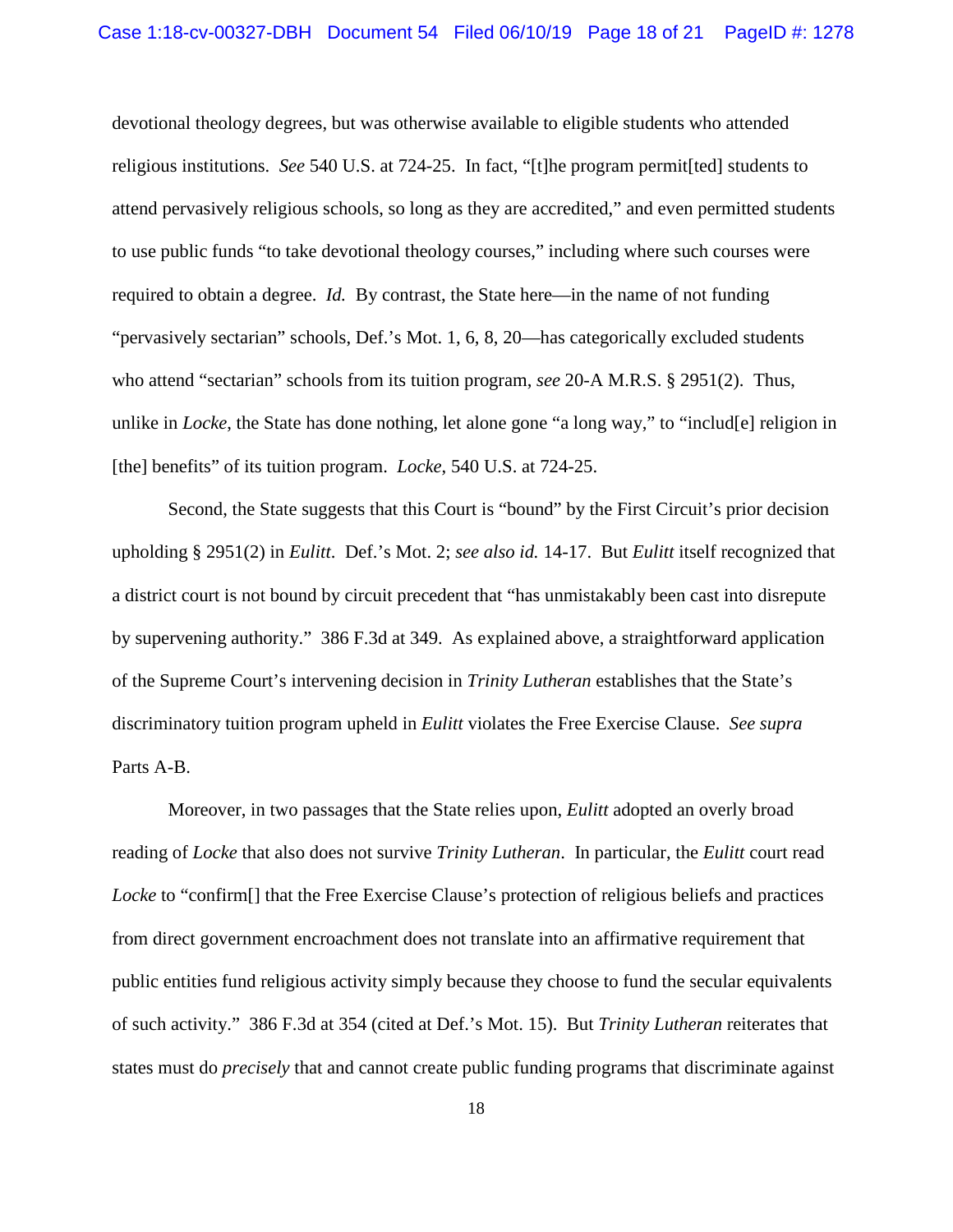religious individuals or institutions compared to their non-religious counterparts. *See Trinity Lutheran*, 137 S. Ct. at 2020-21, 2024. The *Eulitt* court also read *Locke* to hold that "state entities, in choosing how to provide education, may act upon their legitimate concerns about excessive entanglement with religion, even though the Establishment Clause may not require them to do so." *Eulitt*, 386 F.3d at 355 (cited at Def.'s Mot. 15). *Trinity Lutheran*, however, *rejected* that position, holding that a state's interest "in achieving greater separation of church and State than is already ensured under the Establishment Clause of the Federal Constitution . . . is limited by the Free Exercise Clause." 137 S. Ct. at 2024 (citing *Widmar*, 454 U.S. at 276); *see also id.* (a state's "policy preference for skating as far as possible from religious establishment concerns . . . cannot qualify as compelling . . . [i]n the face of [a] clear infringement on free exercise").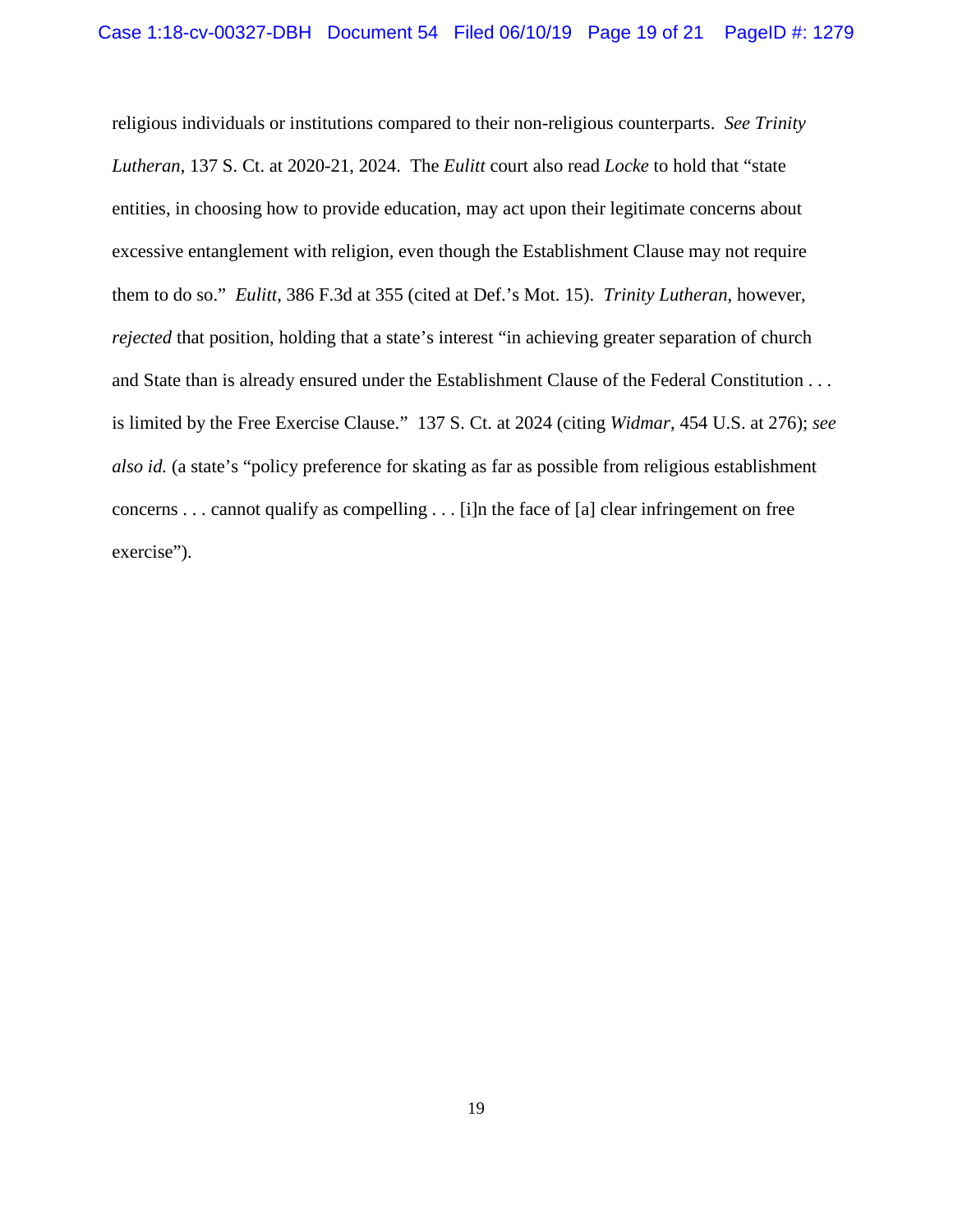Case 1:18-cv-00327-DBH Document 54 Filed 06/10/19 Page 20 of 21 PageID #: 1280

### **CONCLUSION**

If the Court reaches the Free Exercise claim, it should apply *Trinity Lutheran* and hold

that 20-A M.R.S. § 2951(2) violates the Free Exercise Clause.

Dated: June 10, 2019

Respectfully submitted,

HALSEY B. FRANK United States Attorney District of Maine 100 Middle Street East Tower, 6<sup>th</sup> Floor Portland, ME 04101

ERIC S. DREIBAND Assistant Attorney General Civil Rights Division

JOHN M. GORE Principal Deputy Assistant Attorney General

/s/ Eric W. Treene ERIC W. TREENE Special Counsel Civil Rights Division U.S. Department of Justice 950 Pennsylvania Avenue NW Washington, DC 20530 Phone: (202) 514-2228 Email: Eric.Treene@usdoj.gov